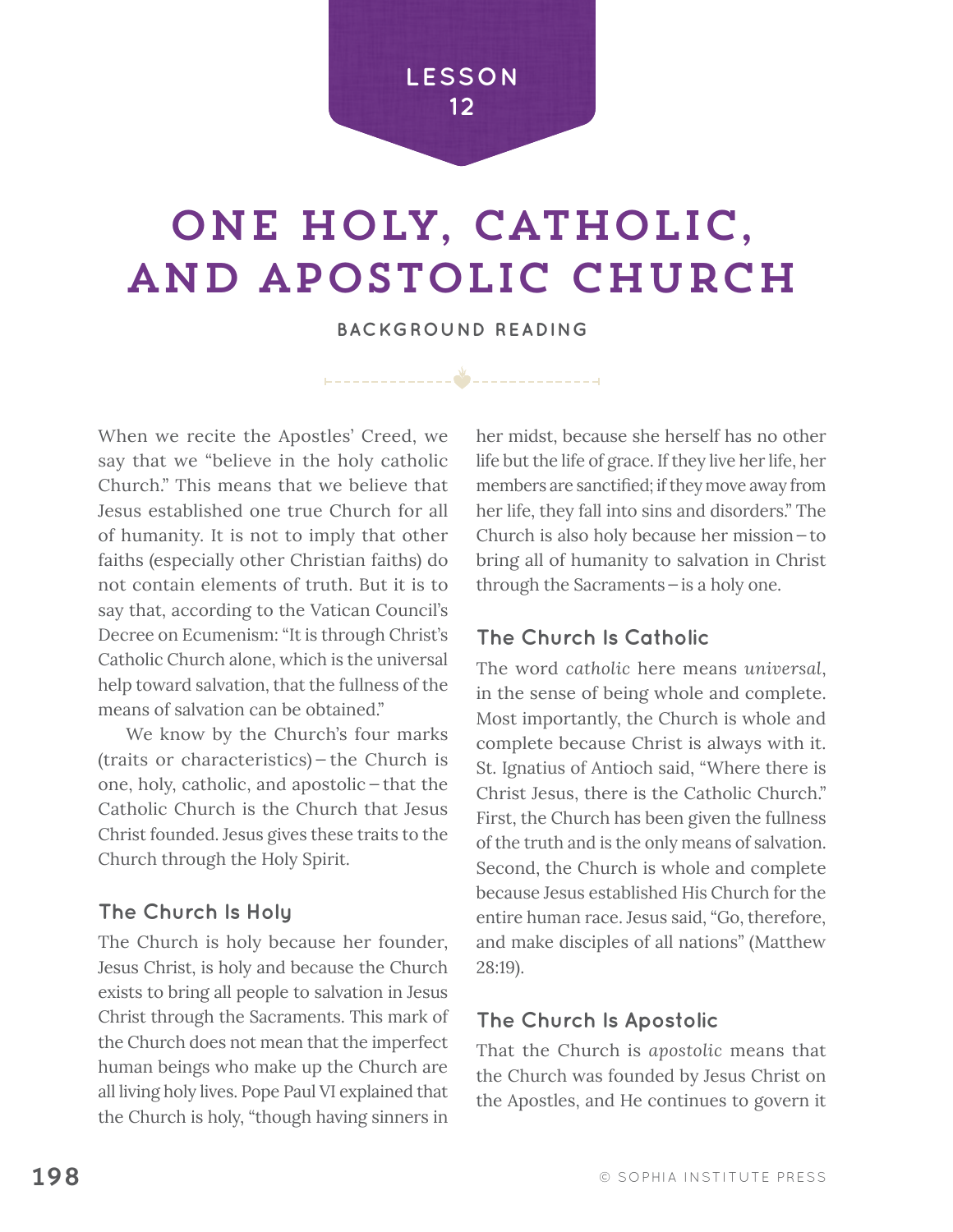today through their successors, the bishops. Jesus made the Apostles the first bishops at the Last Supper, giving them a share of His sacred power to celebrate Mass and minister the Sacraments for all Christians. The Apostles then passed on these sacred powers and traditions to proven men through the Sacrament of Holy Orders. Those men in turn passed them on, and this process continued in an unbroken line to our time. This is why we can say that today's Catholic bishops are the successors of the Apostles. Your local bishop was consecrated by a bishop who was consecrated by a bishop who was consecrated by a bishop (and so on, over a hundred generations), who was consecrated by an Apostle, who was consecrated by Christ at the Last Supper.

# **The Church Is One**

The Church is one because her source—the Trinity — is one. The Holy Spirit unifies all believers with each other in Christ. This mysterious unity is "the essence of the Church" (CCC 813). This mark also refers to the unity of the Church's belief, worship and liturgy, and government. The Catholic Church has always taught the same doctrines, and Catholics can be "at home" in the Family of God at Mass and in the Sacraments anywhere in the world. The official language of the Church, Latin, is a universal and unchanging language. Thirdly, the Catholic Church is one in its submission to the authority of Jesus Christ. Christ promised "one flock, one shepherd" (John 10:16). Christ is the invisible head of the Church, and the pope is Christ's representative on earth, the visible head. Bishops and priests are united to

the pope to form one government of Christ's Church.

### **The Communion of Saints**

The oneness of the Church includes the way Christians are united by the Holy Spirit in the Mystical Body of Christ. And because our souls live forever, Christ's Body includes those believers who have died. This solidarity among all three states of the Church — Christians living on earth, the saints in Heaven, and the souls in purgatory—is one meaning of the term "Communion of the Saints." "[S]ome of [the Lord's] disciples are pilgrims on earth. Others have died and are being purified, while still others are in glory, contemplating in full light, God Himself triune and one, exactly as He is" (*Lumen Gentium* 49).

More importantly, the Communion of Saints also describes how all the members of the Church are joined in and by the Sacraments—especially the Eucharist. The Eucharist both represents and brings about this communion.

Among the members of this body, the actions of one affect all. St. Paul writes in 1 Corinthians 12:26, "If [one] part suffers, all the parts suffer with it; if one part is honored, all the parts share its joy." We can pray for each other and bear each other's sufferings; we also harm this communion when we sin. All who are part of the Family of God in Heaven, in purgatory, and on earth share in all the good that exists, and especially that which Jesus Christ merited for us. We will learn more about Heaven, hell, and purgatory in the next lesson on life everlasting.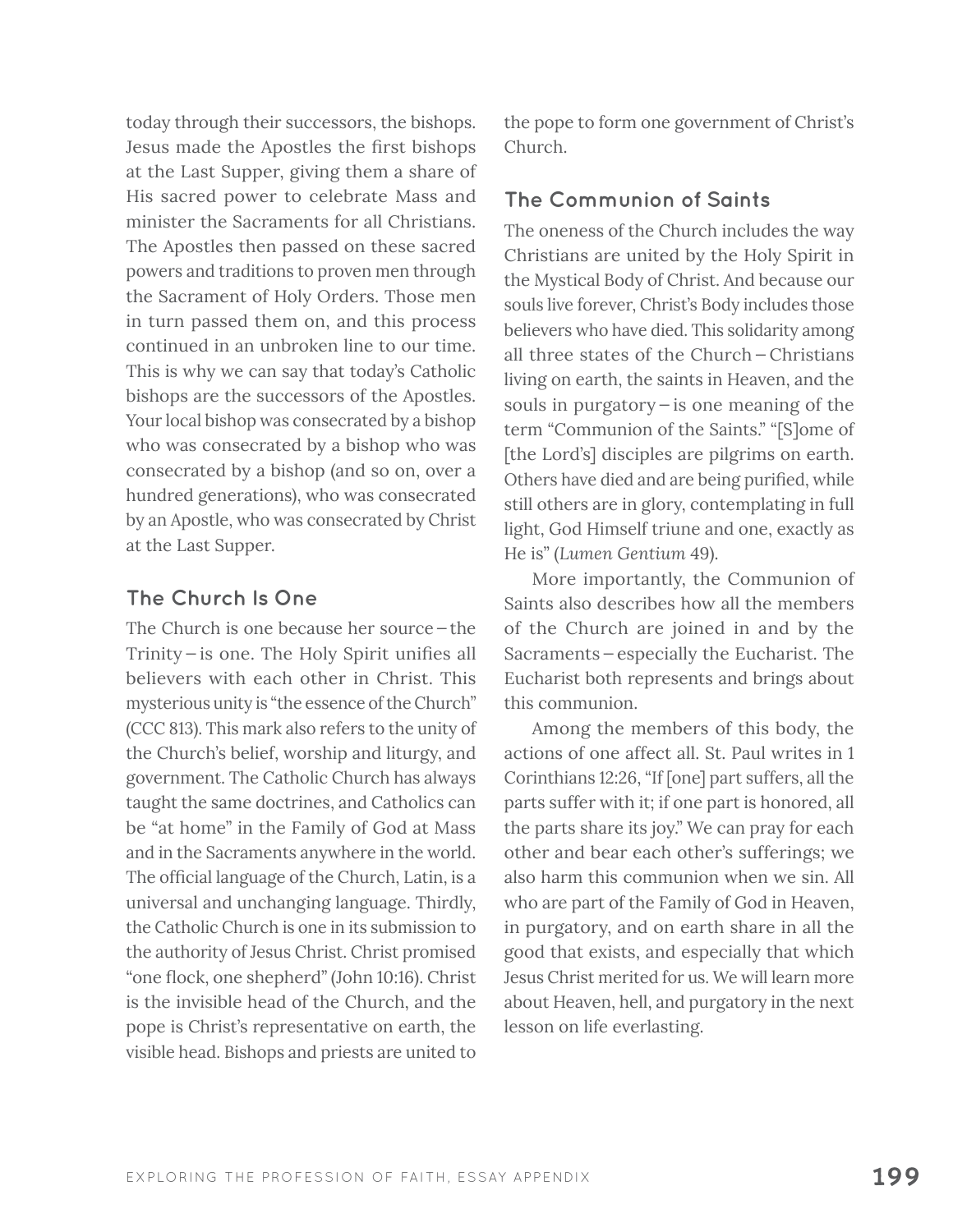# AMEN! COME, LORD JESUS!

#### **BACKGROUND READING**

In this last lesson of the year, we move quickly through the final three articles of the Creed. In articles ten, eleven, and twelve we profess our belief in the forgiveness of sins, the resurrection of the body, and life everlasting.

# **The Forgiveness of Sins**

Only God can forgive sins. Christ cleanses us of Original Sin and all personal sins in Baptism. He gave the Holy Spirit to the Apostles, conferring on them His own power to forgive sins and instituting the Sacrament of Penance and Reconciliation: "Receive the Holy Spirit. Whose sins you forgive are forgiven them, and whose sins you retain are retained." (John 20:22-23). Other Sacraments, including Anointing of the Sick and especially the Eucharist, forgive sins. We will study the Sacraments in depth in volume two of this program. For now, we focus on the truth that there is no sin so terrible that it is beyond God's power or desire to forgive if we ask for His mercy with a contrite heart.

# **The Resurrection of the Body**

When we say we believe in the resurrection of the body, we mean that not only will our souls live forever, but our physical bodies will, too. As we have learned, our bodily death is a consequence of Original Sin. Death is the end of earthly life and allows us to participate in the death of Christ, so we can also share in His Resurrection. Jesus conquered death by His Death and Resurrection, and in His Resurrection is the hope of ours. "Whoever eats my flesh and drinks my blood has eternal life, and I will raise him on the last day (John 6:54). On the Last Day, Christ will raise the bodies of all people from the dead and reunite them with their souls.

# **Life Everlasting**

When we state our belief in life everlasting, we mean that life lasts forever—either in Heaven or in hell. While we are alive on earth we can choose to accept or reject God's grace. At our death, we will be judged and enter Heaven (through purification or directly), or hell. This is called the particular judgment. St. John of the Cross said of it, "In the evening of life, we shall be judged on our love."

Those who die in God's grace will live forever in the glory of Heaven: the perfect life with the Blessed Trinity, the Virgin Mary, the angels, and the saints. The glory of Heaven is called the beatific vision because we will be able to contemplate God as He is. "At present we see indistinctly, as in a mirror, but then face to face" (1 Corinthians 13:12). "They will see his face" (Revelation 22:4). Unlike earthly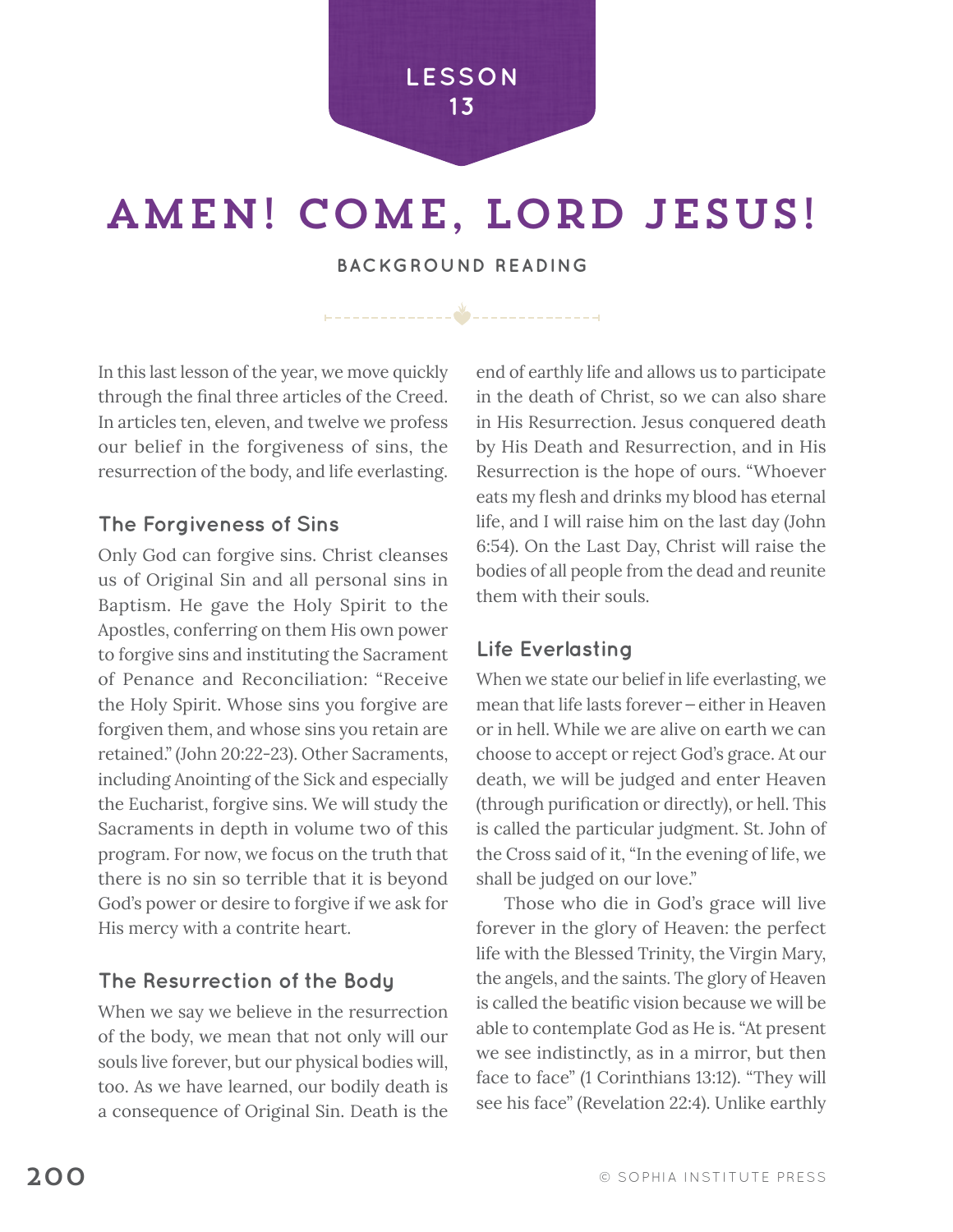satisfaction or pleasure, which is temporary, in Heaven we will be satisfied in our desire to be satisfied—Heaven is the ultimate end and fulfillment of the deepest human longings, the state of supreme, definitive happiness (CCC 1024).

Some will go to Heaven by way of purgatory. The *Catechism* explains, "All who die in God's grace and friendship, but still imperfectly purified, are indeed assured of their eternal salvation; but after death they undergo purification, so as to achieve the holiness necessary to enter the joy of heaven" (CCC 1030). From the beginning of the Church, Christians have offered prayers and sacrifices for the souls of the departed, including most especially the holy Mass, that they may be purified and attain the beatific vision.

Those who have chosen to reject God's merciful love will live forever in the state of eternal separation from Him. "To die in mortal sin without repenting and accepting God's merciful love means remaining separated from him forever by our own free choice. This state of definitive self-exclusion from communion with God and the blessed is called 'hell'" (CCC 1033). God does not pick certain people ahead of time to send to hell. On the contrary, He wishes for all of humanity to turn away from sin and to live with Him forever in Heaven. A person goes to hell only when he makes a conscious choice to turn away from God and continues in that choice to the very end.

The secrets of every person's heart, and the justice and mercy of God, will be made known to all at the Last Judgment. "But the day of the Lord will come like a thief, and then the heavens will pass away with a mighty roar and the elements will be dissolved by fire, and the earth and everything done on it will be found out" (2 Peter 3:10). On this day, all who have died will rise again. People who had already been given a particular judgment will then go on bodily to their eternal destination: Heaven or hell. "When he comes at the end of time to judge the living and the dead, the glorious Christ will reveal the secret disposition of hearts and will render to each man according to his works, and according to his acceptance or refusal of grace" (CCC 682). Christ's Kingdom will come in all its fullness.

#### **Amen**

The word *amen* comes from the same Hebrew root as believe. It is loosely translated into English as "so be it." When we conclude a prayer with the word amen, we are expressing our agreement with what has been said. Therefore, amen expresses at once God's promise and our faith in His promise.

That promise and its fulfillment is the story we have been following all year. The "end" of that story will come when God ushers in a Kingdom completely in accord with God's plan with Christ as its head. The awesome description of what this final Kingdom of God will be like is found in the book of Revelation, chapter 21.

"Then I saw a new heaven and a new earth. The former heaven and the former earth had passed away, and the sea was no more. I also saw the holy city, a new Jerusalem, coming down out of heaven from God, prepared as a bride adorned for her husband. I heard a loud voice from the throne saying, 'Behold, God's dwelling is with the human race. He will dwell with them and they will be his people and God himself will always be with them [as their